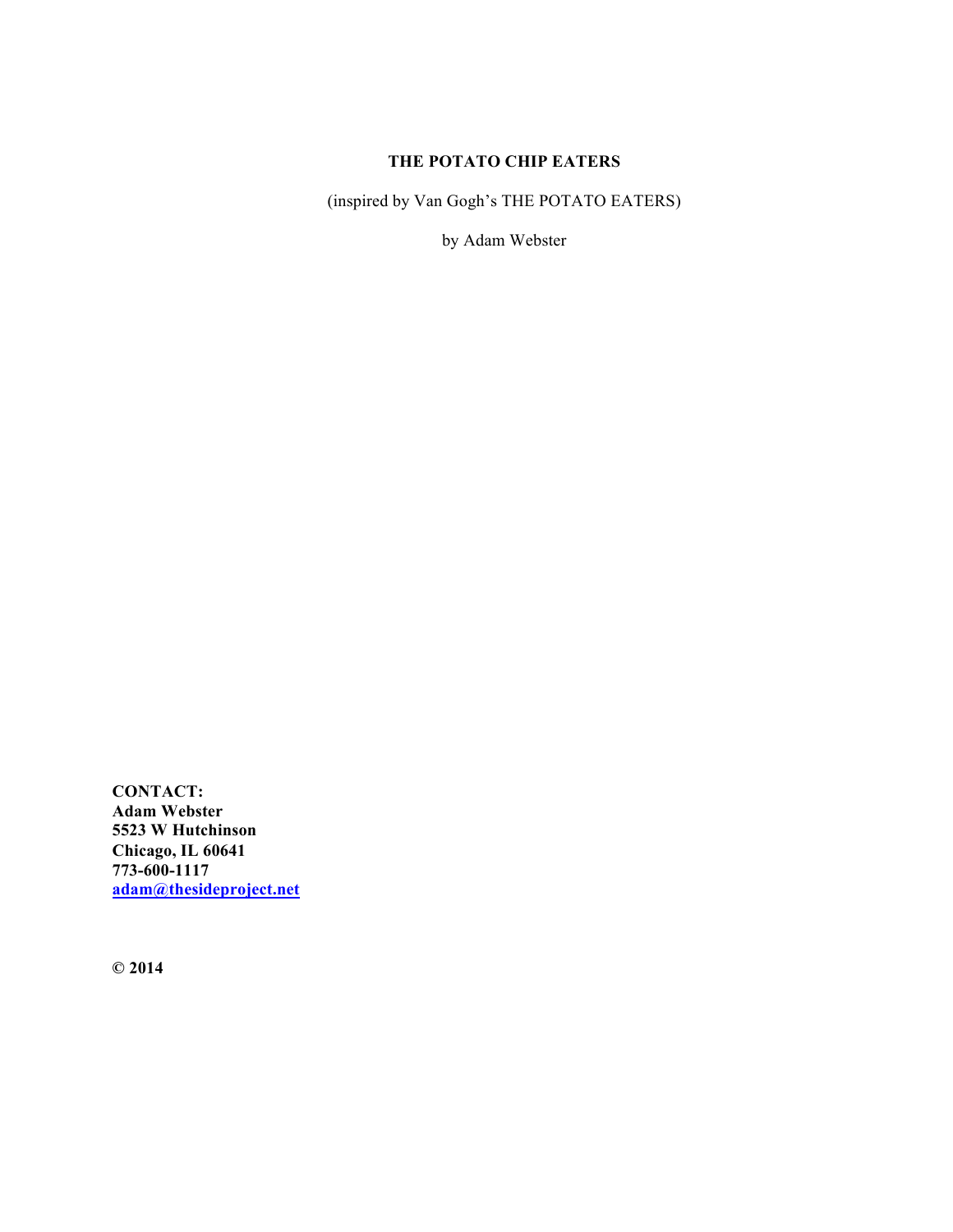# **THE POTATO CHIP EATERS**

(inspired by Van Gogh's THE POTATO EATERS)

CHARACTERS: FATHER – Man, 40s-50s; real go-getter WIFE – Woman, 40s; real homemaker DAUGHTER – Girl, 18; real slacker

[In black we hear the ending 5-10 seconds of what sounds like a typical 1950s sit-com riff. Then almost inaudible commercials or other programming underscore the lights coming up on living room, consisting of 2 chairs (or one chair and a couch) and a coffee table. DAUGHTER, 12-18 sits center facing straight out watching TV, which can be signified by her having a remote. She eats from a bag of potato chips absent-mindedly. FATHER, mid-40s/early 50s enters. He has a briefcase and wears a shirt and tie and a hat.]

#### **FATHER**

Honey! I'm home.

[He is immediately struck by the absurdity of having said this. Shakes his head and reproaches himself, for being silly. He hangs his hat up and places his briefcase down. He grabs the pile of mail, enters into the living room, and sits down. He looks through mail.]

#### **FATHER**

Bill (rips open, tosses on table); bill (rips open, tosses on table); Visa card (rips open, tosses on table); Insurance (rips open, tosses on table); "You could be a winner"; "Carpet cleaning \$39.95 four rooms"; "Windows professionally installed, \$159 per"; "Lowest rates ever – refinance today!" LL Bean, Red Envelope, Harry and David, DVD Direct, [add as many direct mail catalogues as you desire – the list should be embarrassingly long. He pauses and flips through, with interest, some of them.]

#### **DAUGHTER**

Hi, Dad.

#### **FATHER**

(looks directly at her; taken aback at having been addressed; a genuine inquiry) Huh?

[She reproaches herself just as FATHER did upon entering.]

#### **DAUGHTER**

Sorry.

[FATHER goes back to the catalogs; flipping through some. MOTHER, early 40s, enters from the kitchen; she is wearing an apron. During the following exchanges, unless otherwise noted, the responder does not look at the person when answering; it is done distractedly.]

#### **WIFE**

Hi, honey.

**HUSBAND**  Huh?

**WIFE**

Sorry.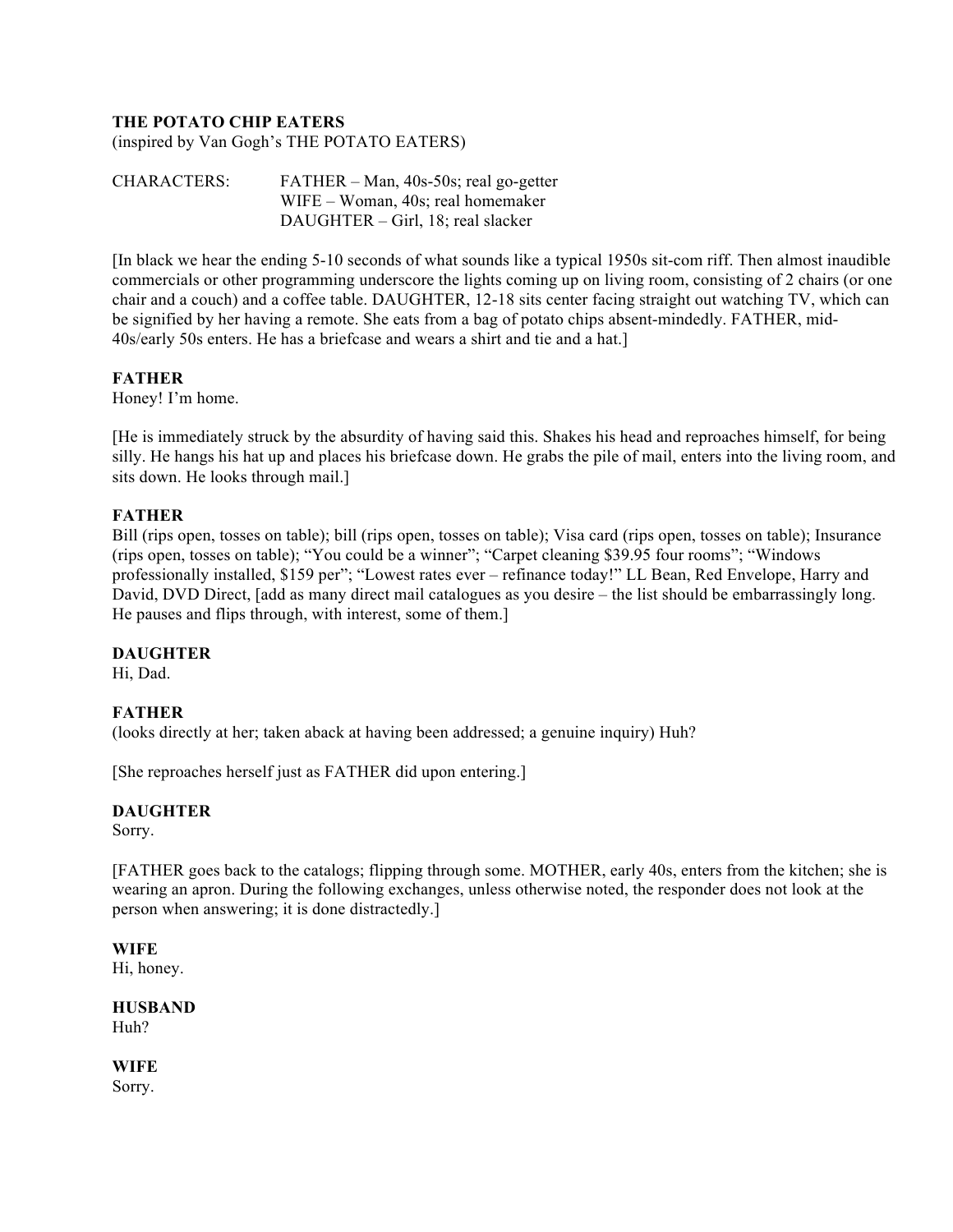**HUSBAND** (to daughter) Watcha watchin'?

**DAUGHTER** Huh?

**HUSBAND** Sorry.

**WIFE:** "Clown Chronicles."

**HUSBAND** Huh?

**DAUGHTER** (irritated) TV.

**HUSBAND**

Oh! [turns to MOTHER] Dinner?

[MOTHER takes a plethora of takeout menus from her apron and flays them like playing cards. FATHER closes his eyes, scans his finger over them back and forth and settles on one; opens his eyes, and plucks it from the stack. Looks at it, shrugs: it's acceptable, but not great. Hands it back to her. She goes to the entryway, to the phone table. Picks it up. Hits a speed memory dial#]

## **MOTHER:**

Phil? Donna. Right. 45 minutes? Great. Will do. Charge. Yes, the one on file.

[As she hangs up, theme music starts. MOTHER and FATHER slowly turn and stare at the TV.]

## **VOICEOVER:**

The Clown Chronicles. This week's episode: "Doctored Expectations."

[Lights fade into TV lights. DAUGHTER watches, transfixed, munching chips. Turns up volume. MOTHER gets into a white lab coat, grabs a clipboard or notebook and sits in the chair, she is the DOCTOR; FATHER lays back on either couch or coffee table, he is the PATIENT. At some point DAUGHTER will leave to become the CLOWN.]

## **PATIENT**

(weary and frazzled) Well, doc. Can I call you doc?

## **DOCTOR**

You've been calling me Doc for three years.

**PATIENT** And it's, it's still okay?

**DOCTOR**

Yes.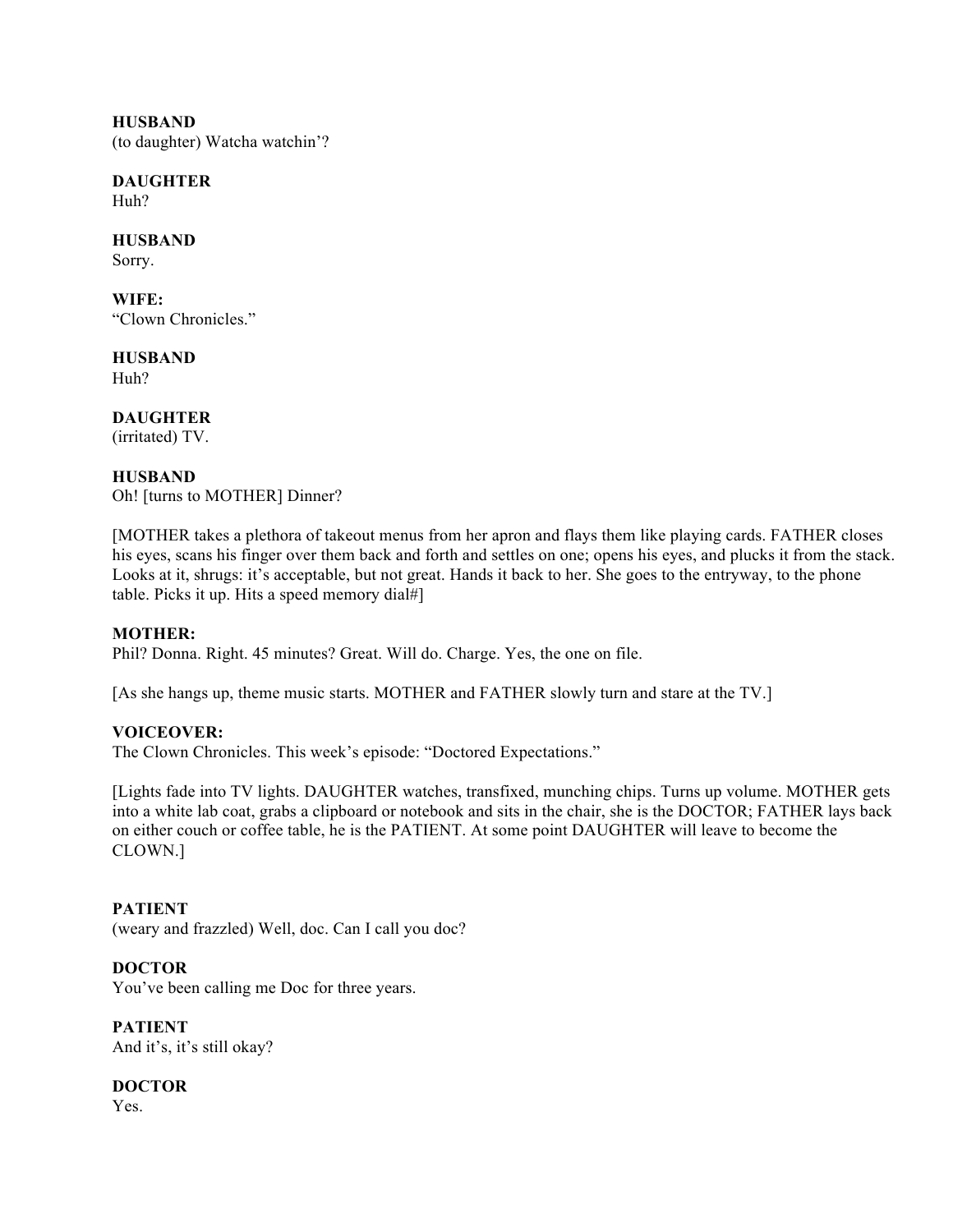#### **PATIENT**

Okay. Well, doc. You said it was okay, so, okay. I have made progress. I now think if the glass as half full instead of half empty.

#### **DOCTOR**

That's great!

#### **PATIENT**

But I think it's contaminated, so, I'm not really sure that that's progress.

# **DOCTOR**

Well…

## **PATIENT**

You see, I'm not dwelling on what I don't have...

## **DOCTOR**

It's just that what you do have…

**PATIENT**

Sucks. Yes.

**DOCTOR** Yeah, well, that's still a problem, then.

#### **PATIENT**

Yeah. I thought so.

[DAUGHTER, having run out of chips, gets up and exits to get more; at this time, she changes into CLOWN, offstage.]

**PATIENT (cont.)** A lateral move, then?

#### **DOCTOR**

No, I think you've actually regressed.

#### **PATIENT**

That sucks. I mean, it's good I've gone somewhere, but where I've gone, sucks.

#### **DOCTOR**

Yeah. (gets an idea) But I think I have just the trick.

[DOCTOR rises, crosses to the closet, door opens center stage so that the PATIENT cannot see in. Inside, there is a CLOWN, signified by something as simple as a nose and wig.]

#### **PATIENT**

It's not a clown, is it?

## **DOCTOR**

What? Oh, nooooo. Noooo. Not a clown. It's an accountant.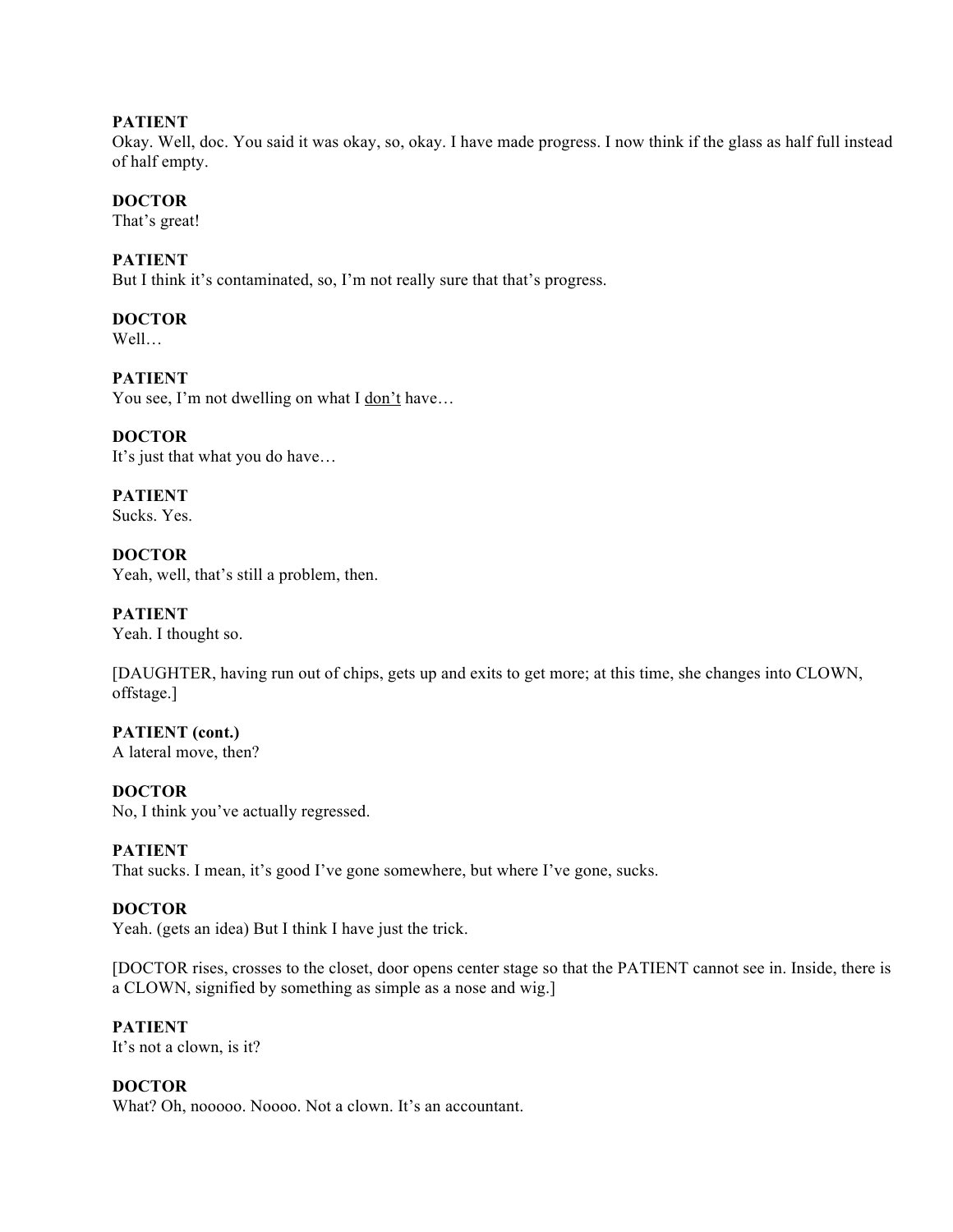[CLOWN steps out of closet, arms outstretched, smiley. He holds a 10-key.]

## **PATIENT**

(pointing) Okay! That's a clown!

# **DOCTOR**

This? Nooooo. He's an accountant.

# **PATIENT**

That. Is not. An accountant. I know a clown when I see a clown.

## **DOCTOR**

But do you know an accountant when you see an accountant?

## **PATIENT**

(pointing) That is a clown!

## **DOCTOR**

(angry, pointed, but calm, controlled) Do you know an accountant when you see an accountant?

[PATIENT sighs, rolls his eyes, sits back down. Folds his arms. Resigned to dislike this "accountant."]

# **DOCTOR**

(overly enthusiastic) He has a 10-key! How many clowns have a 10-key.

## **PATIENT**

(deadpan) One.

[DOCTOR stares at him. Dismisses him. Starts "acting" in a horrific children's theatre style for PATIENT's benefit.]

#### **DOCTOR**

Oh my god! I haven't done my taxes! [Notices CLOWN, as if for the first time.] Can you help me do my taxes?

[CLOWN pulls out horn and honks twice as he nods emphatically. Taps 10-key twice and waits for next instruction. DOCTOR shoves a bunch of disheveled papers (the bills from FATHER's mail) in front of the clown, who attacks them and scours over them emphatically, like a squirrel. He puts his finger up in the air, "Eureka!"style. Finished with that "stage," he starts punching his 10-key. After five or so additions, he looks at total, then back at papers. Concerned, he advances roll of 10-key paper up a few inches to scrutinize the figures. Double take. Back to tax papers. He manually pulls the 10-key roll, hand over hand. As he continues to unravel the roll of paper, and it spins out, he looks around at PATIENT and DOCTOR, playfully bewildered. Huge grin. The paper seems to be advancing itself! The CLOWN is not in control of it; Why it is control of him! PATIENT starts to grin, then chuckle, then laugh. CLOWN continues to feed the paper out hand over hand; when the paper is completely unraveled, he keeps going, feeding air instead of paper. When he looks back at his hands and notices this, he stops. Bewildered. He honks his horn twice. PATIENT is rolling with laughter now, tears coming down his face. DOCTOR has become mortified.]

## **DOCTOR**

(to CLOWN) Stop! Stop it right there! (to PATIENT) You know, I think you're right. (to CLOWN) You're not an accountant.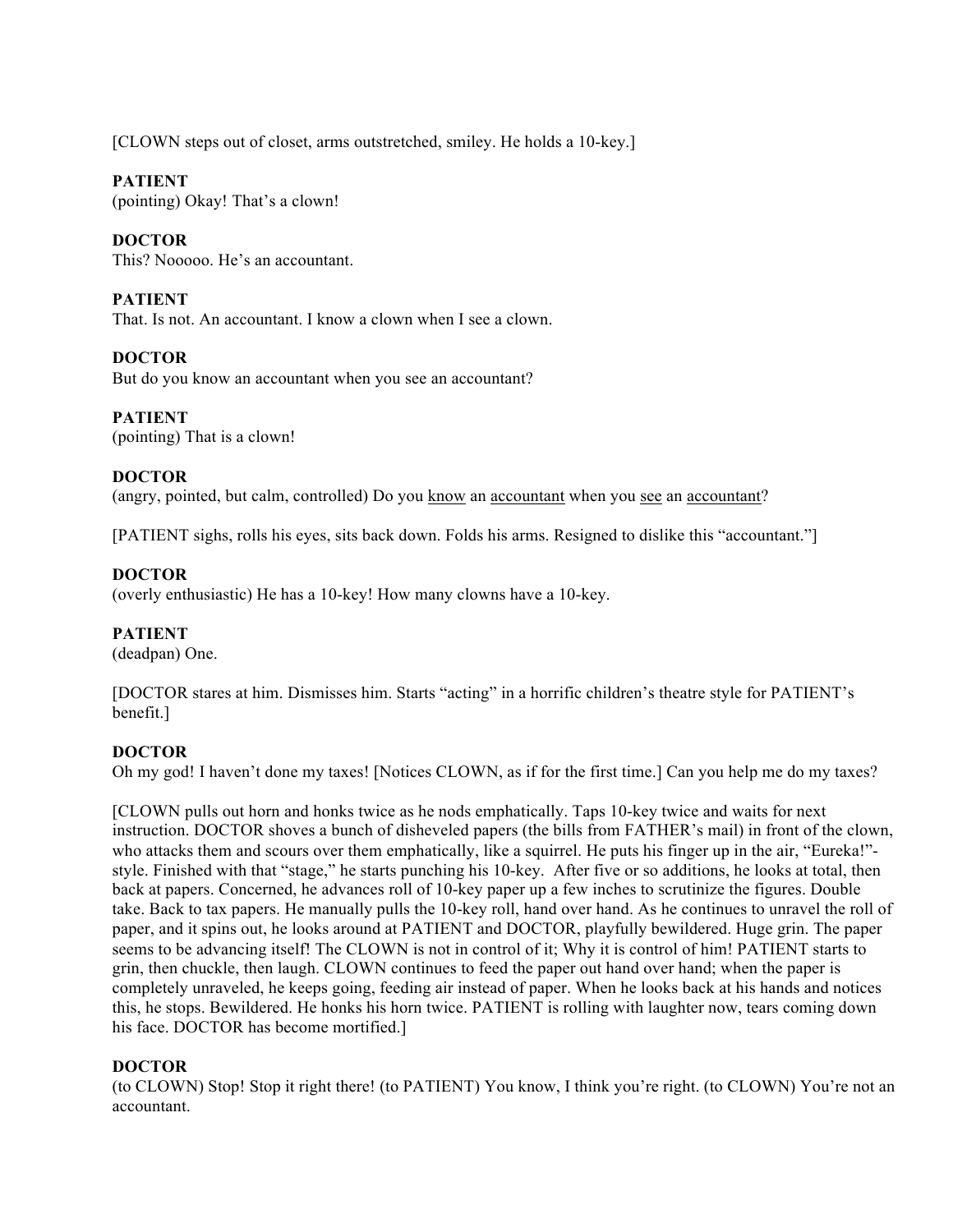[CLOWN honks the horn. It is a sad, depressed honk. She hangs her head and shakes it. She rubs her cheeks, as though she is crying. When she raises her head, we see she has drawn on a teardrop.]

## **PATIENT**

But, doc…

# **DOCTOR**

Don't call me that! Don't EVER call me that!

## **PATIENT**

Not… doc?

## **DOCTOR**

No. Have some decorum for Christ's sake! I am a professional. Which is more than I can say for this… this… Animal!

# **PATIENT**

Doc-tor?

## **DOCTOR**

(wheels around as though this is the first time he has been addressed) Yes?

**PATIENT** The glass. It was half full.

# **DOCTOR**

Yes?

#### **PATIENT**

Yes.

#### **DOCTOR:**

(discrediting; reminding) But, contaminated.

# **PATIENT:**

No.

## **DOCTOR:**

(disbelief) No?

# **PATIENT**

No.

## **DOCTOR** (dismissively) Good. You're cured!

[BEAT]

# **PATIENT** Oh! (tentatively) Then why are you so mad?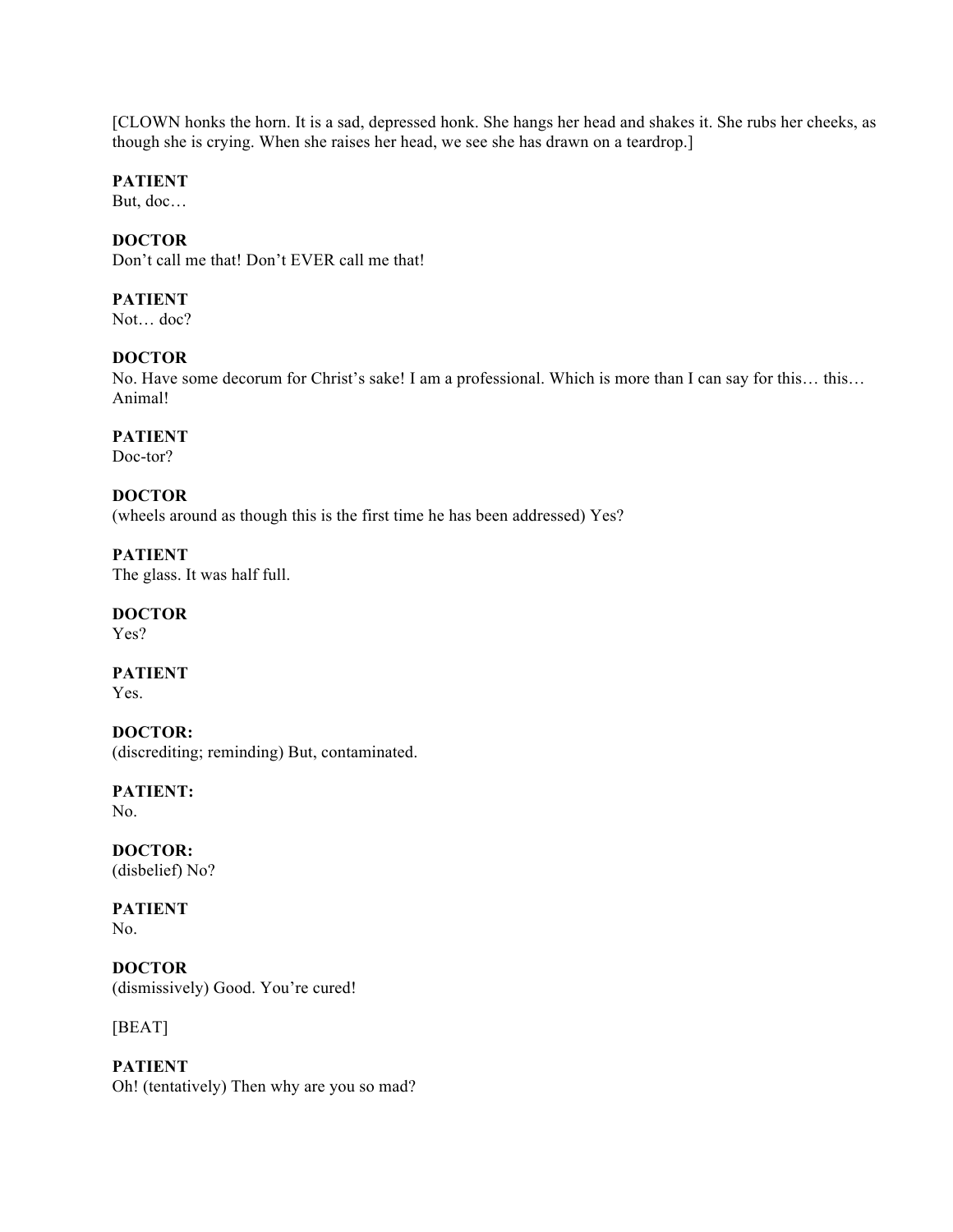## **DOCTOR**

I just figured out why I haven't gotten a return for the past five years.

[CLOWN honks horn. Regular honk. Looks sheepish.]

#### **PATIENT**

(incredulous) You hired this clown?!

## **DOCTOR:**

That's not a clown. [Storms over to CLOWN and pulls off whatever minimal costume piece is used.] That's a monkey!

[MONKEY honks horn, runs around set, chased by DOCTOR. CLOWN/MONKEY runs off, followed by DOCTOR. As some ending music flares, PATIENT becomes FATHER again, by sitting on chair/couch as lights return to normal. MOTHER re-enters and takes a chair as well. DAUGHTER (no longer a monkey) comes back on with a bag of potato chips to finish watching the show; the music crackles and fizzles, and the lights snap off. Power outage.]

#### **DAUGHTER**

Oh, great.

# **MOTHER**

Oh god!

# **FATHER**

Don't panic.

#### **DAUGHTER**

There's supposed to be another episode. Back-to-back.

#### **MOTHER**

We'll just listen to music instead.

**FATHER** Hello? Radio?

**MOTHER** (correcting) CD.

**DAUGHTER** (correcting) Downloads.

**FATHER** Power?

**MOTHER** Oh, right.

**DAUGHTER** Battery.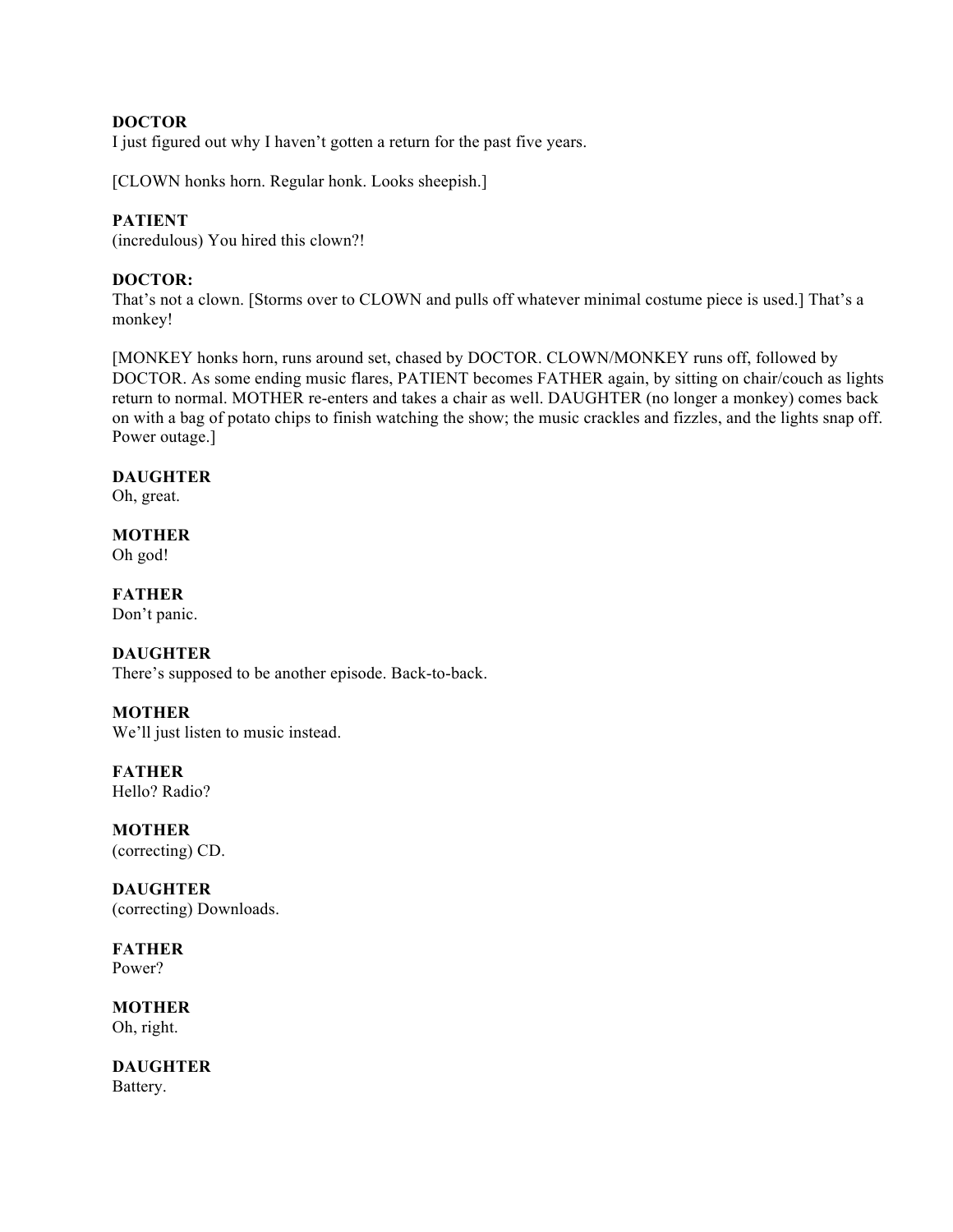[DAUGHTER opens her laptop, it does not power up. She taps the keyboard. She swipes the mousepad. She swipes it again, and taps again. She opens and closes the laptop. No such luck. She eyes the power cord coiled, discarded in the corner. Nods, resigned.]

#### **DAUGHTER**

(under her breath) Fucking batteries. (looks to parents; catches herself.) Sorry.

#### **MOTHER**

Hmm?

## **FATHER**

Hmm?

(beat)

We could talk.

**MOTHER/DAUGHTER** Huh?

**FATHER** Sorry.

**MOTHER** We could try.

**DAUGHTER** Why?

**FATHER** For old time's sake.

**DAUGHTER** When did we ever talk?

**MOTHER** Not our old time, dear, people's. Our parents, and their parents.

**FATHER** Shall we try.

**MOTHER** (to Father) Let's.

**DAUGHTER** (resigned; a directive) Talk.

[They each face forward and state their lines in individual spotlights.]

#### **HUSBAND**

The Internet was out at the office today. I couldn't work. I tried. I just couldn't.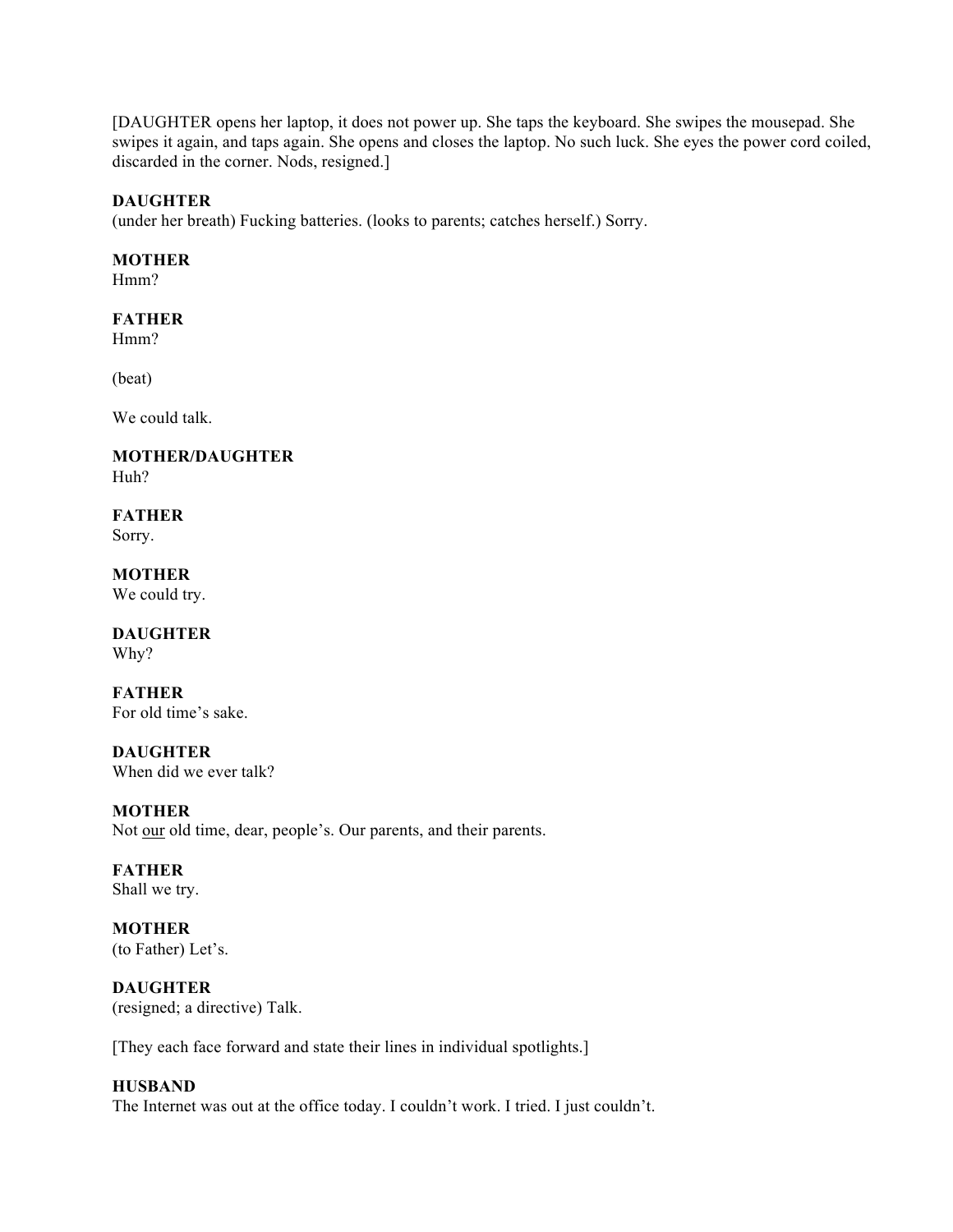#### **WIFE**

At Starbucks? the muffins? Out of orange-cranberry nut. That whole power walk? For naught. Marsha was *pissed*.

#### **DAUGHTER**

For instant messaging, I think they changed the language again. I got some messages today that I just couldn't decipher.

#### **FATHER**

I mean, I tried. I just couldn't.

#### **DAUGHTER**

They musta changed the abbreviations.

#### **MOTHER**

So, of course, I didn't know what to do? Do I get a different kind of muffin? Forego the muffin? And if I get a different kind, should I still get the skim latte Frappucino, or would that not taste right together?

#### **DAUGHTER**

Either that or I'm losing touch.

#### **FATHER**

And all the papers were piling up on my desk. But I couldn't get to them. Had to fix the Internet.

#### **MOTHER**

And the barista was of no help about apropos pairings.

#### **DAUGHTER**

I think we're going to have to invent new letters. We're going to run out. I mean, there's only so many abbreviations, right?

#### **MOTHER**

They should have a coffee sommelier.

#### **FATHER**

I don't even know what I use the Internet for. Research?

#### **DAUGHTER**

I mean, what? There's 26 letters and 9 numbers.

#### **FATHER**

Well, e-mail. (Pauses to think what else he uses it for; can't come up with anything.)

**DAUGHTER** Ten if you count 'zero.'

#### **MOTHER**

Marsha and I didn't talk the whole way home. Oh, she talked. Vented. I just laughed.

## **DAUGHTER**

But you can only say so much with that.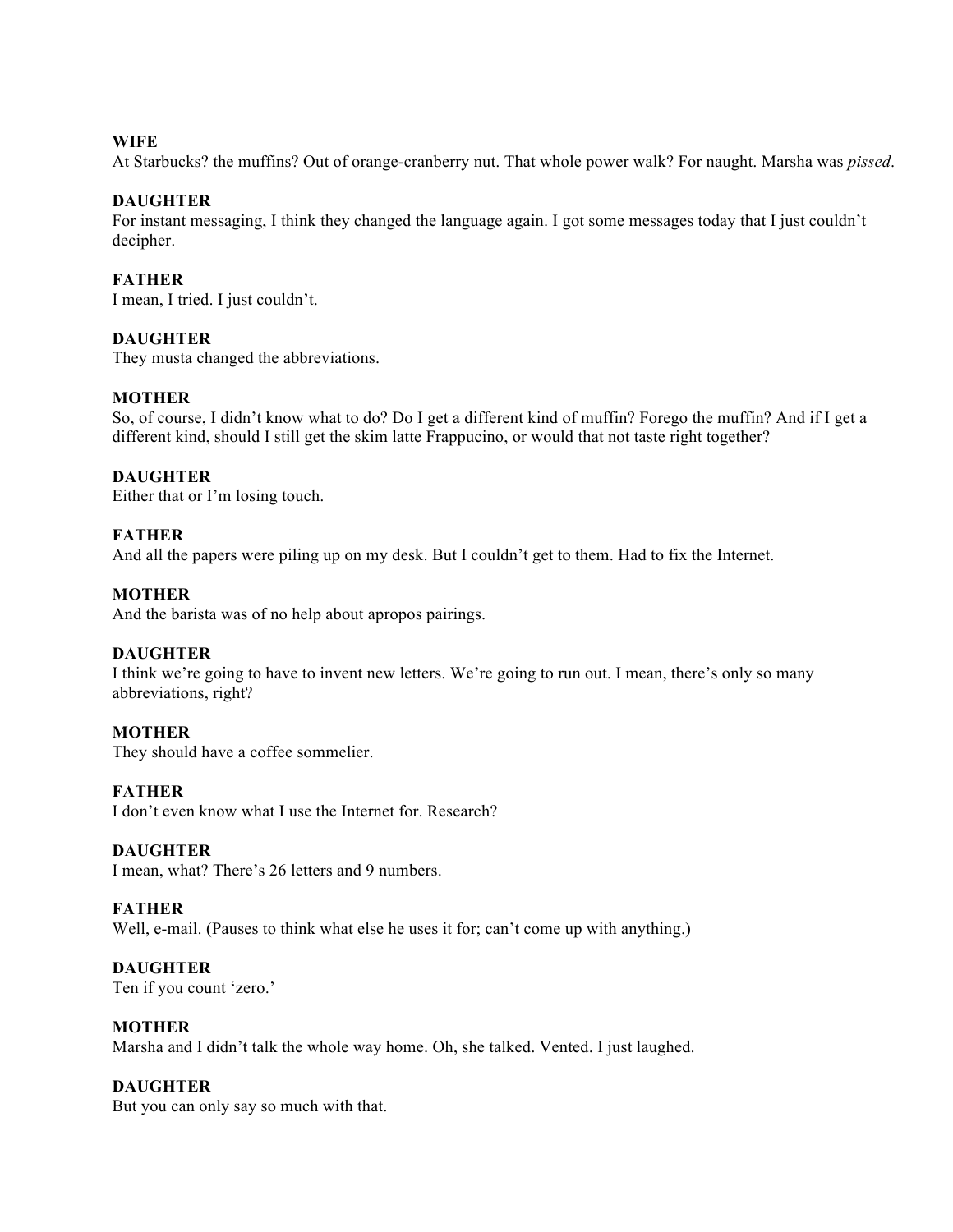### **MOTHER**

I hope she knows it was *with* her. She was very funny. I hope she knows that.

#### **FATHER**

(hits him; baffled) I never really thought about it  $-$ 

#### **MOTHER**

I was going to call her from the driveway. But I couldn't get 4G. So, when I got home, well, I had to figure *that* out.

## **FATHER**

-- until now.

**DAUGHTER** Can you just expand the alphabet?

#### **MOTHER**

(hits her; horrified) I completely forgot I was going to call Marsha --

## **DAUGHTER**

I mean, what would that do to the song?

#### **MOTHER**

-- until now.

### **DAUGHTER**

(hits her – confused) I never really thought about it before. Why now?

[Lights flicker and fizzle back on. The three of them are dazed. MOTHER shakes off her stupor before speaking. ALL do so to no one in particular.]

#### **MOTHER**

(to no one in particular) Well, that was weird.

#### **FATHER**

(to no one in particular) I'm glad we had this talk.

#### **DAUGHTER**

(having heard, but not to anyone) Whatever.

#### **FATHER**

(to no one in particular) That we shared, ya know.

**MOTHER** (to FATHER) Huh?

**FATHER** (to MOTHER) Huh?

[FATHER retreats. Absent-mindedly starts to take some chips from DAUGHTER's bag. She instinctively jerks away.]